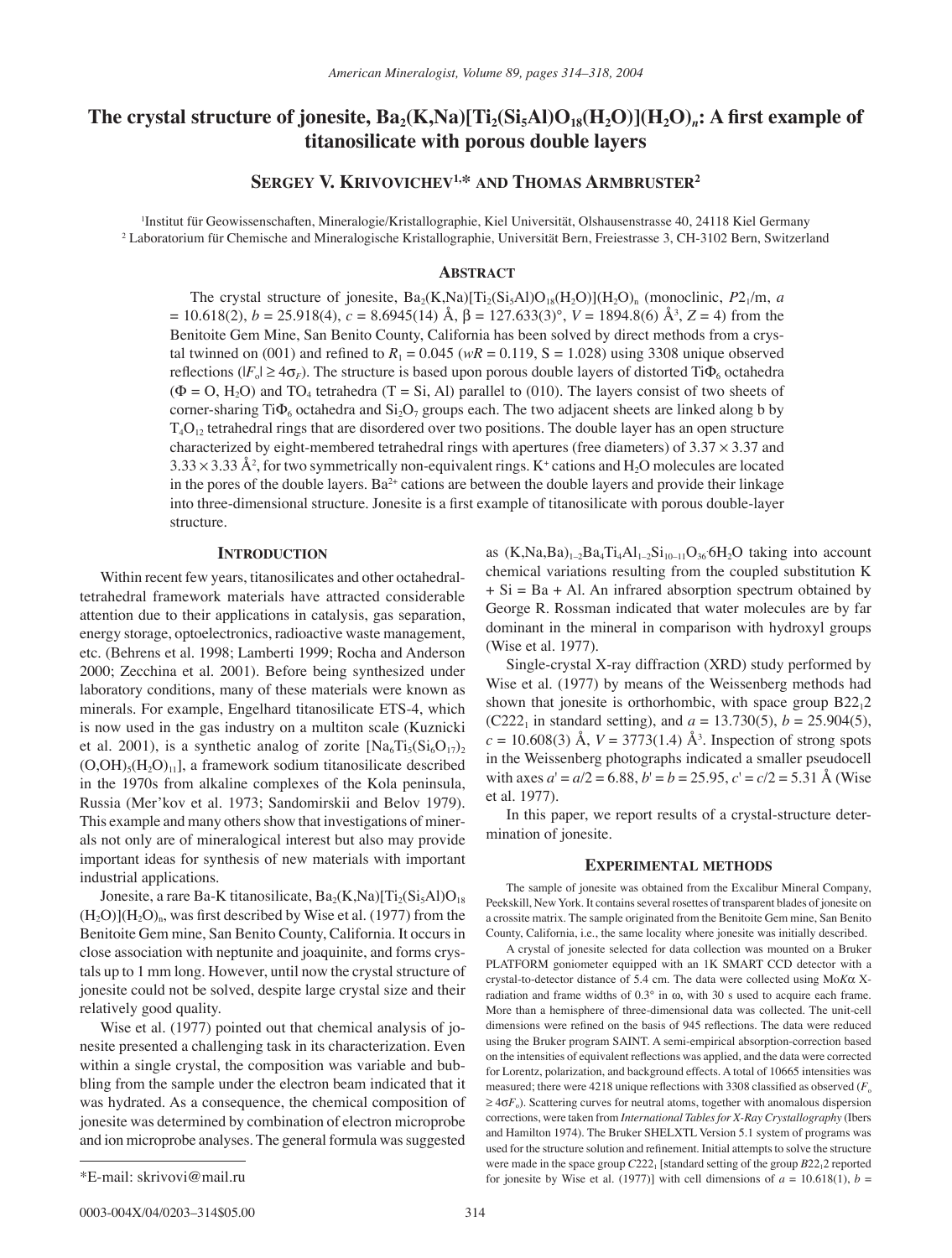| <b>TABLE 1.</b> Crystallographic data and refinement parameters for jonesite |  |
|------------------------------------------------------------------------------|--|
|------------------------------------------------------------------------------|--|

|                                        |            | <b>11.000</b> 11 cm / standard princ aata and remientement parameters for joinested |                                |
|----------------------------------------|------------|-------------------------------------------------------------------------------------|--------------------------------|
| $a(\AA)$                               | 10.618(2)  | Crystal size (mm)                                                                   | $0.24 \times 0.18 \times 0.01$ |
| b(A)                                   | 25.918(4)  | Radiation                                                                           | ΜοΚα                           |
| $c(\AA)$                               | 8.6945(14) | <b>Total Ref.</b>                                                                   | 10665                          |
| $\beta$ (°)                            | 127.633(3) | Unique Ref.                                                                         | 4218                           |
| $V(\AA^3)$                             | 1894.8(6)  | Unique $ F_{0}  \geq 4\sigma_{F}$                                                   | 3308                           |
| Space group                            | $P2_1/m$   | $R_{\text{int}}$                                                                    | 0.045                          |
| $F_{000}$                              | 1693       | R,                                                                                  | 0.045                          |
| 7                                      | 4          | wR <sub>2</sub>                                                                     | 0.119                          |
| $\mu$ (cm <sup>-1</sup> )              | 55.58      |                                                                                     | 1.028                          |
| $D_{\text{calc}}$ (g/cm <sup>3</sup> ) | 3.17       |                                                                                     |                                |

Notes: R1 = Σ||F<sub>o</sub>| – |F<sub>c</sub>||/Σ|F<sub>o</sub>|; wR2 = {Σ[w(F<sub>o</sub><sup>2</sup> – F<sub>c</sub>)<sup>2</sup>]/Σ[w(F<sub>o</sub><sup>2</sup>)<sup>2</sup>]}<sup>1/2</sup>;

 $w=1/[\sigma^2(F_0^2)+(aP)^2+bP]$  where  $P=(F_0^2+2F_0^2)/3$ ;  $s=\{\sum[w(F_0^2-F_0^2)]/(n-p)\}^{1/2}$  where

 $n$  is the number of reflections and  $p$  is the number of refined parameters.

13.770(3), and  $c = 25.918(6)$  Å. These attempts were unsuccessful and the cell was transformed into monoclinic primitive one by applying the transformation matrix  $[100/00\overline{1}/\overline{1}1/20]$ . Absence conditions and reflection statistics for the obtained cell (Table 1) were consistent with the space group  $P2_1/m$ . The structure was solved by direct methods in this space group and refined to  $R_1$  ∼ 0.18. At this stage, a twinning model was introduced into the refinement through the matrix  $[100/010/\overline{1}0\overline{1}]$ . The  $R_1$  index immediately dropped to ~ 0.06, with the ratio of two twin components of 0.43/0.57 (more detailed discussion of twinning is given in the Discussion). The final refinement included all atom-position parameters, anisotropic displacement of Ba1, Ba2, Ti1, Ti2, K1, Si1, Si2, Si3, and Si4 atoms, and a weighting scheme of the structure factors. Attempts to refine other Si, K, and O positions anisotropically led to some physically unrealistic displacement parameters. The refinement converged at an agreement index  $(R_1)$  of 0.045, calculated for the unique observed reflections, and a goodness-of-fit (S) of 1.028. Further details pertinent to data collection and structure refinement are given in Table 1. The final atomic parameters are listed in Table 2, selected interatomic distances are in Table 3. Tables of anisotropic displacement parameters and of observed and calculated structure factors are deposited as Supplementary Information and may also be obtained from the authors upon request.

#### **RESULTS**

#### **Cation coordination**

There are two symmetrically independent Ti sites in the structure of jonesite. Both show very distorted octahedral coordination by five anions. Each Ti $\Phi_6$  octahedron ( $\Phi = O$ , H<sub>2</sub>O) has one short Ti-O bond (1.69–1.72 Å), one long Ti-Φ bond (2.38–2.41 Å) opposite to the short bond, and four intermediate Ti-O bonds (1.94–2.00 Å). The out-of-center distortions around  $Ti<sup>4+</sup>$  cations are 0.374 and 0.355 Å for Ti1 and Ti2, respectively. Such a distortion is typical for octahedrally coordinated  $d^0$  transition metals and usually explained on the basis of second-order Jahn-Teller theorem (Kunz and Brown 1995).

There are six main and two additional tetrahedral sites in the structure. The Si1, Si2, Si3, and Si4 sites are occupied solely by Si with the average <Si-O> bond lengths of 1.62, 1.62, 1.61, and 1.62 Å, respectively. The Si5 and Si6 sites are 79%-occupied by equal proportions of Si and Al, which is reflected in the average <Si-O> bond lengths of 1.69 Å for both sites. The Si5A and Si6A sites are only 21% occupied, however. These sites are complementary to the Si5 and Si6 sites and their disorder will be discussed below.

The Ba1 and Ba2 atoms are coordinated by nine and ten O atoms, respectively, with Ba-O bond lengths in the range of 2.704–3.071 Å. There are three K sites in the structure and these are occupied by K and Na in different proportions. The occupancies of the K sites were fixed during refinement in order to be in approximate agreement with the variations in chemical composition of jonesite reported by Wise et al. (1977) and to be consistent with the observed  $K-\Phi$  bond lengths to interstitial  $H_2O$  molecules.

| TABLE 2. | Atomic coordinates and isotropic displacement parameters |
|----------|----------------------------------------------------------|
|          | $(\AA^2)$ for jonesite                                   |

|                                                                                                                          | (A-) for jonesite                       |                              |              |               |             |
|--------------------------------------------------------------------------------------------------------------------------|-----------------------------------------|------------------------------|--------------|---------------|-------------|
| Atom                                                                                                                     | Occupancy                               | Χ                            | у            | Z             | $U_{eq}$    |
| Ba1                                                                                                                      | Ba                                      | 0.49799(7)                   | 0.517595(15) | 0.24430(6)    | 0.01207(14) |
| Ba2                                                                                                                      | Ba                                      | 0.00154(7)                   | 0.47576(2)   | $-0.24868(7)$ | 0.01449(14) |
| Ti1                                                                                                                      | Τi                                      | 0.2682(2)                    | 0.57478(6)   | $-0.2123(2)$  | 0.0121(3)   |
| Ti <sub>2</sub>                                                                                                          | Ti                                      | 0.2604(2)                    | 0.43091(6)   | 0.2752(2)     | 0.0128(3)   |
| Si1                                                                                                                      | Si                                      | 0.8767(4)                    | 0.60395(9)   | 0.4844(3)     | 0.0107(5)   |
| Si <sub>2</sub>                                                                                                          | Si                                      | 0.3469(4)                    | 0.38986(9)   | $-0.0279(3)$  | 0.0146(6)   |
| Si3                                                                                                                      | Si                                      | $-0.1248(3)$                 | 0.38956(9)   | $-0.0289(3)$  | 0.0085(5)   |
| Si4                                                                                                                      | Si                                      | 0.6392(4)                    | 0.39499(8)   | 0.5151(3)     | 0.0110(5)   |
| K1                                                                                                                       | $K_{0,70}Na_{0,30}$                     | 0.2822(5)                    | 0.2500       | $-0.2510(4)$  | 0.049(2)    |
| K <sub>2</sub>                                                                                                           | $K_{0.50}$ Na <sub>0.10</sub>           | 0.7146(6)                    | 0.2500       | 0.7472(7)     | 0.027(2)    |
| K3                                                                                                                       | $K_{0.40}$                              | 0.7884(39)                   | 0.2500       | 0.7294(36)    | 0.147(14)   |
| Si <sub>5</sub>                                                                                                          | Si <sub>0.395</sub> Al <sub>0.395</sub> | 0.3978(4)                    | 0.31321(14)  | 0.2522(6)     | 0.0127(6)   |
| Si6                                                                                                                      | $\mathsf{Si_{0.395}Al_{0.395}}$         | 0.1075(4)                    | 0.31288(12)  | 0.2618(5)     | 0.0082(6)   |
| Si5A                                                                                                                     | Si <sub>0.105</sub> Al <sub>0.105</sub> | 0.6085(15)                   | 0.3115(5)    | 0.2516(20)    | $0.010*$    |
| Si6A                                                                                                                     |                                         | $Si0.105Al0.105 -0.1106(15)$ | 0.3130(5)    | 0.2263(19)    | $0.010*$    |
| 01                                                                                                                       | O                                       | 0.0389(7)                    | 0.5708(2)    | 0.5886(9)     | 0.0190(14)  |
| O <sub>2</sub>                                                                                                           | $\circ$                                 | 0.7016(7)                    | 0.4275(2)    | 0.4129(9)     | 0.0170(14)  |
| O <sub>3</sub>                                                                                                           | $\circ$                                 | 0.1938(7)                    | 0.3924(2)    | $-0.2584(8)$  | 0.0185(15)  |
| O <sub>4</sub>                                                                                                           | O                                       | 0.7971(7)                    | 0.3896(3)    | 0.7423(8)     | 0.021(2)    |
| O <sub>5</sub>                                                                                                           | $\circ$                                 | 0.2928(7)                    | 0.4247(2)    | 0.0767(8)     | 0.0140(13)  |
| O6                                                                                                                       | $O_{0.75}(H, O)_{0.25}$                 | 0.2639(7)                    | 0.3382(2)    | 0.2754(7)     | 0.0204(12)  |
| H <sub>2</sub> O7                                                                                                        | (H <sub>2</sub> O) <sub>0.79</sub>      | 0.7684(14)                   | 0.3346(3)    | 0.2853(10)    | 0.028(2)    |
| O7A                                                                                                                      | $O_{0.21}$                              | 0.7375(41)                   | 0.3350(9)    | 0.2119(37)    | $0.010*$    |
| O8                                                                                                                       | $O_{0.79}$                              | 0.5782(10)                   | 0.3377(2)    | 0.4279(9)     | 0.0060(15)  |
| O8A                                                                                                                      | $O_{0.21}$                              | 0.6326(34)                   | 0.3306(11)   | 0.4396(40)    | $0.010*$    |
| O <sub>9</sub>                                                                                                           | O                                       | 0.9123(9)                    | 0.6623(2)    | 0.5668(8)     | 0.0260(13)  |
| O10                                                                                                                      | O                                       | 0.0265(7)                    | 0.4274(2)    | 0.0767(9)     | 0.0163(14)  |
| 011                                                                                                                      | O                                       | 0.2874(7)                    | 0.5099(2)    | $-0.1701(8)$  | 0.0212(11)  |
| O12                                                                                                                      | O                                       | 0.5023(7)                    | 0.4084(2)    | 0.0088(8)     | 0.0210(14)  |
| O13                                                                                                                      | O                                       | $-0.2466(8)$                 | 0.4081(3)    | 0.0079(9)     | 0.033(2)    |
| O14                                                                                                                      | $O_{0.79}$                              | 0.3521(10)                   | 0.3286(3)    | 0.0357(11)    | 0.018(2)    |
| O14A                                                                                                                     | O <sub>0.21</sub>                       | 0.4339(31)                   | 0.3349(8)    | 0.0531(39)    | $0.010*$    |
| O15                                                                                                                      | $O_{0.79}$                              | $-0.0603(9)$                 | 0.3296(3)    | 0.0429(12)    | 0.011(2)    |
| O15A                                                                                                                     | $O_{0.21}$                              | $-0.0970(39)$                | 0.3352(10)   | 0.0616(39)    | $0.010*$    |
| O16                                                                                                                      | O                                       | 0.4929(7)                    | 0.4239(2)    | 0.4839(9)     | 0.0201(14)  |
| O17                                                                                                                      | O                                       | 0.7585(7)                    | 0.5739(2)    | 0.5114(10)    | 0.023(2)    |
| O18                                                                                                                      | $\Omega$                                | 0.2568(6)                    | 0.4970(3)    | 0.2743(7)     | 0.0278(14)  |
| 019                                                                                                                      | $O_{0.79}$                              | 0.4074(12)                   | 0.2500       | 0.2796(15)    | 0.013(2)    |
| O19A                                                                                                                     | $O_{0.21}$                              | 0.5727(42)                   | 0.2500       | 0.1993(51)    | $0.010*$    |
| O <sub>20</sub>                                                                                                          | $O_{0.79}$                              | 0.1147(14)                   | 0.2500       | 0.2868(17)    | 0.023(3)    |
| <b>O20A</b>                                                                                                              | $O_{0.21}$                              | $-0.0981(43)$                | 0.2500       | 0.2655(50)    | $0.010*$    |
| 021                                                                                                                      | (H <sub>2</sub> O) <sub>0.72</sub>      | 0.4920(13)                   | 0.3247(3)    | $-0.2570(11)$ | 0.043(3)    |
| H <sub>2</sub> O <sub>2</sub> 2                                                                                          | (H <sub>2</sub> O) <sub>0.26</sub>      | 0.5011(50)                   | 0.2500       | $-0.2472(44)$ | $0.040*$    |
| H <sub>2</sub> O23                                                                                                       | (H <sub>2</sub> O) <sub>0.40</sub>      | 0.6266(27)                   | 0.2500       | 0.0420(31)    | $0.040*$    |
| H <sub>2</sub> O <sub>2</sub> 4                                                                                          | (H <sub>2</sub> O) <sub>0.28</sub>      | 0.9570(27)                   | 0.2820(9)    | 0.7019(33)    | $0.040*$    |
| H <sub>2</sub> O <sub>25</sub>                                                                                           | (H <sub>2</sub> O) <sub>0.36</sub>      | 0.7256(40)                   | 0.2500       | $-0.0068(46)$ | 0.066(14)   |
| Note: $U_{eq}$ is defined as one third of the trace of the orthogonalized $U_{ii}$ tensor.<br>* Fixed during refinement. |                                         |                              |              |               |             |

**Bond-valence analysis**

Bond-valence calculations were performed using bondvalence parameters for the  $Ti^{4+}$ -O,  $Si^{4+}$ -O,  $Ba^{2+}$ -O, and  $K^+$ -O taken from Brown and Altermatt (1985). Bond-valence sums for the Ti1, Ti2, Ba1, Ba2, K1, K2, and K3 sites are 4.19, 4.09, 2.02, 1.74, 0.67, 0.58, and 0.58 v.u. (valence units), respectively (not taking into consideration short K-H<sub>2</sub>O bonds ( $>2.5$  Å) that probably correspond to the occupation of the K sites by Na). Bond-valence sums for tetrahedral sites are 4.07, 4.08, 4.08, 4.06, 3.50, 3.28, 3.70, and 3.38 for Si1, Si2, Si3, Si4, Si5, Si6, Si5A, and Si6A, respectively. The low bond-valence sums observed for the Si5, Si6, Si5A, and Si6A sites are in good agreement with their half-half occupancy by Si and Al. Bond-valence sums for O atoms are in the range of 1.80-2.10 v.u., whereas bond-valence sums for  $H<sub>2</sub>O$  sites range from 0.06 to 0.40 v.u. The bond valence analysis indicates that there are no hydroxyl groups present in the structure of jonesite, which agrees well with the conclusions of Wise et al. (1977) made on the basis of an IR absorption spectrum of the mineral.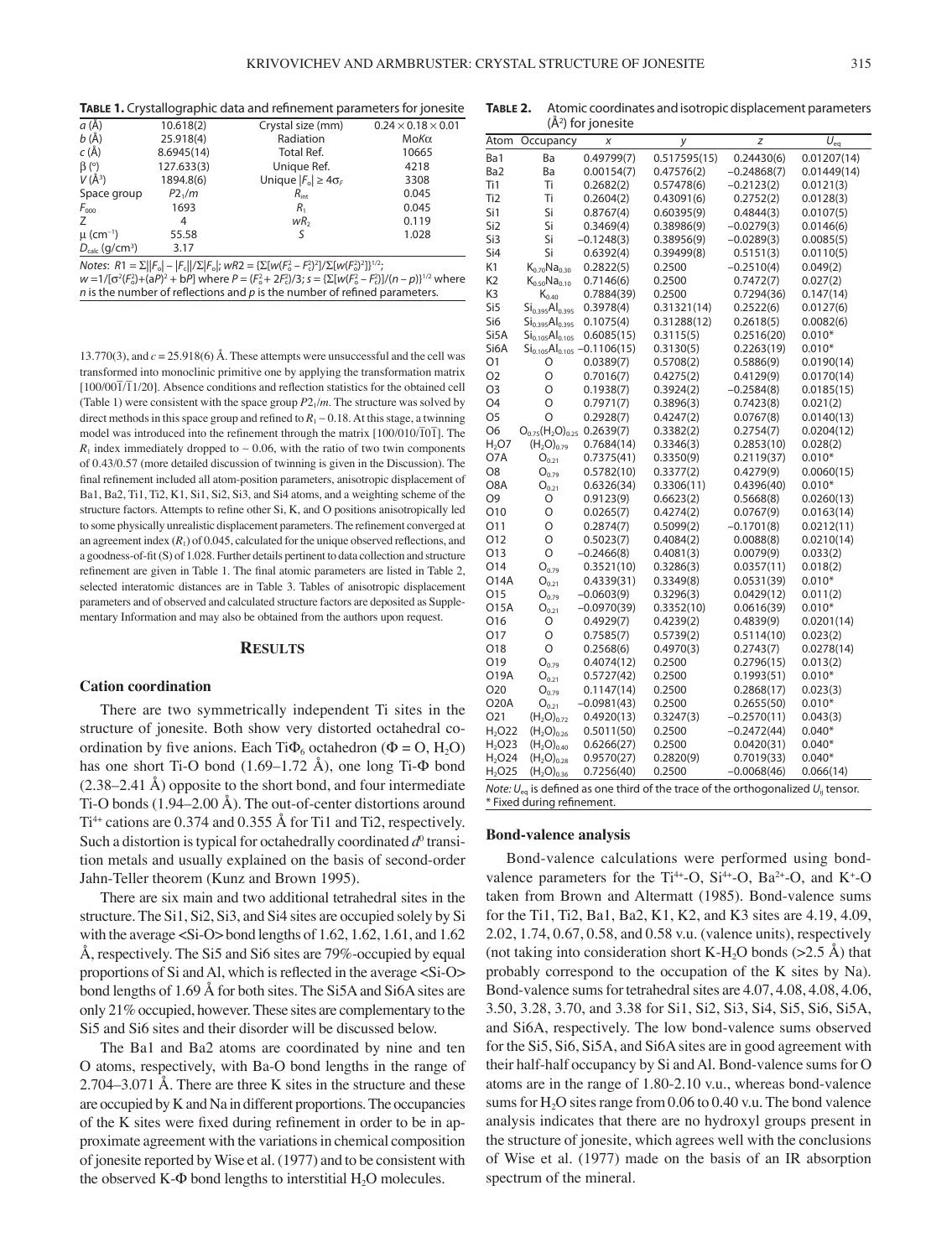| TABLE 3. Selected bond lengths (Å) in the structure of jonesite |  |
|-----------------------------------------------------------------|--|
|-----------------------------------------------------------------|--|

| Ba1-O17<br>2.708(6)<br>Si4-016<br>1.592(7)<br>Ba1-O16<br>2.759(6)<br>Si4-08<br>1.612(7)<br>Ba1-O18<br>2.780(6)<br>Si4-O2<br>1.630(6)<br>Si4-O4<br>Ba1-O11<br>2.813(6)<br>1.640(6)<br>$<$ Si4-O $>$<br>Ba1-O11<br>2.861(5)<br>1.62<br>Ba1-O2<br>2.899(6)<br>Ba1-013<br>Si5-019<br>2.914(7)<br>1.650(4)<br>Ba1-O12<br>2.917(6)<br>Si5-014<br>1.680(9)<br>Ba1-O5<br>2.964(6)<br>Si5-O6<br>1.683(7)<br>$<$ Ba1-O><br>Si5-08<br>2.85<br>1.683(8)<br>$<$ Si5-O $>$<br>1.67<br>Ba2-O18<br>2.707(6)<br>Ba2-O11<br>Si6-O20<br>2.816(6)<br>1.640(3)<br>Ba2-O5<br>Si6-O15<br>2.938(5)<br>1.687(9)<br>Si6-O6<br>Ba2-O10<br>2.955(6)<br>1.722(7)<br>Ba2-O1<br>2.970(6)<br>Si6-O9<br>1.748(8)<br>$<$ Si6-O $>$<br>1.70<br>Ba2-O1<br>2.985(6)<br>Ba2-O2<br>2.987(6)<br>Ba2-O3<br>3.008(6)<br>Si5A-O8A<br>1.57(3)<br>Ba2-O10<br>3.029(6)<br>Si5A-O19A<br>1.64(2)<br>Ba2-O4<br>Si5A-O14A<br>3.082(7)<br>1.70(3)<br>$<$ Ba2-O $>$<br>2.95<br>Si5A-O7A<br>1.72(4)<br>$<$ Si5A-O $>$<br>1.66<br>Ti1-011<br>1.706(5)<br>Ti1-01<br>1.946(6)<br>Si6A-O15A<br>1.63(3)<br>Ti1-02<br>Si6A-O7A<br>1.64(4)<br>1.957(6)<br>Ti1-013<br>Si6A-O20A<br>1.977(7)<br>1.66(1)<br>Ti1-012<br>1.998(6)<br>Si6A-O9<br>1.86(1)<br>$<$ Si6A-O $>$<br>$Ti1-H2O7$<br>2.401(8)<br>1.70<br>$<$ Ti1- $\Phi$ ><br>2.00<br>K1-H <sub>2</sub> O22<br>2.30(5)<br>$K1-H2O23$<br>2.91(2)<br>K1-014<br>2.943(8) 2×<br>Ti2-018<br>1.713(7)<br>Ti2-O5<br>$K1-H2O21$<br>1.962(6)<br>$2.98(1)$ 2 $\times$<br>Ti2-O10<br>1.980(6)<br>K1-O9<br>3.169(6) $2 \times$<br>$<$ K1- $\Phi$ ><br>Ti2-016<br>1.987(6)<br>2.92<br>Ti2-017<br>1.988(6)<br>K2-H <sub>2</sub> O25<br>Ti2-06<br>2.404(6)<br>2.07(3)<br>$<$ Ti2-O $>$<br>2.01<br>$K2-H2O22$<br>2.30(5)<br>K2-H <sub>2</sub> O24<br>$2.95(2) 2 \times$<br>Si1-017<br>1.611(6)<br>K <sub>2</sub> -015<br>3.013(9) $2 \times$<br>Si1-09<br>1.618(6)<br>K2-H <sub>2</sub> O21<br>3.04(1) $2 \times$<br>Si1-01<br>$<$ K2- $\Phi$ ><br>2.80<br>1.619(6)<br>Si1-O3<br>1.623(6)<br>$<$ Si1-O><br>K3-H <sub>2</sub> O24<br>1.62<br>$2.12(4)$ 2×<br>K3-H2O25<br>2.75(5)<br>Si2-O12<br>1.553(6)<br>K3-015<br>$2.99(1) 2 \times$<br>Si2-O5<br>1.616(6)<br>K3-O8<br>3.14(2) $2 \times$<br>Si2-O3<br>K3-H <sub>2</sub> O22<br>1.639(5)<br>3.18(6)<br>Si2-O14<br>$<$ K3- $\Phi$ ><br>1.670(8)<br>2.80<br>$<$ Si2-O $>$<br>1.62<br>Si3-013<br>1.585(7)<br>Si3-O10<br>1.607(6)<br>Si3-04<br>1.622(6)<br>Si3-015<br>1.658(8)<br>$<$ Si3-O><br>1.62<br>$*$ $\Phi$ = 0, H <sub>2</sub> O. |  |  |
|--------------------------------------------------------------------------------------------------------------------------------------------------------------------------------------------------------------------------------------------------------------------------------------------------------------------------------------------------------------------------------------------------------------------------------------------------------------------------------------------------------------------------------------------------------------------------------------------------------------------------------------------------------------------------------------------------------------------------------------------------------------------------------------------------------------------------------------------------------------------------------------------------------------------------------------------------------------------------------------------------------------------------------------------------------------------------------------------------------------------------------------------------------------------------------------------------------------------------------------------------------------------------------------------------------------------------------------------------------------------------------------------------------------------------------------------------------------------------------------------------------------------------------------------------------------------------------------------------------------------------------------------------------------------------------------------------------------------------------------------------------------------------------------------------------------------------------------------------------------------------------------------------------------------------------------------------------------------------------------------------------------------------------------------------------------------------------------------------------------------------------------------------------------------------------------------------------------------------------------------------------------------------------------------------------------------------------------------------------------------------------------------------------------------------------------------------------------|--|--|
|                                                                                                                                                                                                                                                                                                                                                                                                                                                                                                                                                                                                                                                                                                                                                                                                                                                                                                                                                                                                                                                                                                                                                                                                                                                                                                                                                                                                                                                                                                                                                                                                                                                                                                                                                                                                                                                                                                                                                                                                                                                                                                                                                                                                                                                                                                                                                                                                                                                              |  |  |
|                                                                                                                                                                                                                                                                                                                                                                                                                                                                                                                                                                                                                                                                                                                                                                                                                                                                                                                                                                                                                                                                                                                                                                                                                                                                                                                                                                                                                                                                                                                                                                                                                                                                                                                                                                                                                                                                                                                                                                                                                                                                                                                                                                                                                                                                                                                                                                                                                                                              |  |  |
|                                                                                                                                                                                                                                                                                                                                                                                                                                                                                                                                                                                                                                                                                                                                                                                                                                                                                                                                                                                                                                                                                                                                                                                                                                                                                                                                                                                                                                                                                                                                                                                                                                                                                                                                                                                                                                                                                                                                                                                                                                                                                                                                                                                                                                                                                                                                                                                                                                                              |  |  |
|                                                                                                                                                                                                                                                                                                                                                                                                                                                                                                                                                                                                                                                                                                                                                                                                                                                                                                                                                                                                                                                                                                                                                                                                                                                                                                                                                                                                                                                                                                                                                                                                                                                                                                                                                                                                                                                                                                                                                                                                                                                                                                                                                                                                                                                                                                                                                                                                                                                              |  |  |
|                                                                                                                                                                                                                                                                                                                                                                                                                                                                                                                                                                                                                                                                                                                                                                                                                                                                                                                                                                                                                                                                                                                                                                                                                                                                                                                                                                                                                                                                                                                                                                                                                                                                                                                                                                                                                                                                                                                                                                                                                                                                                                                                                                                                                                                                                                                                                                                                                                                              |  |  |
|                                                                                                                                                                                                                                                                                                                                                                                                                                                                                                                                                                                                                                                                                                                                                                                                                                                                                                                                                                                                                                                                                                                                                                                                                                                                                                                                                                                                                                                                                                                                                                                                                                                                                                                                                                                                                                                                                                                                                                                                                                                                                                                                                                                                                                                                                                                                                                                                                                                              |  |  |
|                                                                                                                                                                                                                                                                                                                                                                                                                                                                                                                                                                                                                                                                                                                                                                                                                                                                                                                                                                                                                                                                                                                                                                                                                                                                                                                                                                                                                                                                                                                                                                                                                                                                                                                                                                                                                                                                                                                                                                                                                                                                                                                                                                                                                                                                                                                                                                                                                                                              |  |  |
|                                                                                                                                                                                                                                                                                                                                                                                                                                                                                                                                                                                                                                                                                                                                                                                                                                                                                                                                                                                                                                                                                                                                                                                                                                                                                                                                                                                                                                                                                                                                                                                                                                                                                                                                                                                                                                                                                                                                                                                                                                                                                                                                                                                                                                                                                                                                                                                                                                                              |  |  |
|                                                                                                                                                                                                                                                                                                                                                                                                                                                                                                                                                                                                                                                                                                                                                                                                                                                                                                                                                                                                                                                                                                                                                                                                                                                                                                                                                                                                                                                                                                                                                                                                                                                                                                                                                                                                                                                                                                                                                                                                                                                                                                                                                                                                                                                                                                                                                                                                                                                              |  |  |
|                                                                                                                                                                                                                                                                                                                                                                                                                                                                                                                                                                                                                                                                                                                                                                                                                                                                                                                                                                                                                                                                                                                                                                                                                                                                                                                                                                                                                                                                                                                                                                                                                                                                                                                                                                                                                                                                                                                                                                                                                                                                                                                                                                                                                                                                                                                                                                                                                                                              |  |  |
|                                                                                                                                                                                                                                                                                                                                                                                                                                                                                                                                                                                                                                                                                                                                                                                                                                                                                                                                                                                                                                                                                                                                                                                                                                                                                                                                                                                                                                                                                                                                                                                                                                                                                                                                                                                                                                                                                                                                                                                                                                                                                                                                                                                                                                                                                                                                                                                                                                                              |  |  |
|                                                                                                                                                                                                                                                                                                                                                                                                                                                                                                                                                                                                                                                                                                                                                                                                                                                                                                                                                                                                                                                                                                                                                                                                                                                                                                                                                                                                                                                                                                                                                                                                                                                                                                                                                                                                                                                                                                                                                                                                                                                                                                                                                                                                                                                                                                                                                                                                                                                              |  |  |
|                                                                                                                                                                                                                                                                                                                                                                                                                                                                                                                                                                                                                                                                                                                                                                                                                                                                                                                                                                                                                                                                                                                                                                                                                                                                                                                                                                                                                                                                                                                                                                                                                                                                                                                                                                                                                                                                                                                                                                                                                                                                                                                                                                                                                                                                                                                                                                                                                                                              |  |  |
|                                                                                                                                                                                                                                                                                                                                                                                                                                                                                                                                                                                                                                                                                                                                                                                                                                                                                                                                                                                                                                                                                                                                                                                                                                                                                                                                                                                                                                                                                                                                                                                                                                                                                                                                                                                                                                                                                                                                                                                                                                                                                                                                                                                                                                                                                                                                                                                                                                                              |  |  |
|                                                                                                                                                                                                                                                                                                                                                                                                                                                                                                                                                                                                                                                                                                                                                                                                                                                                                                                                                                                                                                                                                                                                                                                                                                                                                                                                                                                                                                                                                                                                                                                                                                                                                                                                                                                                                                                                                                                                                                                                                                                                                                                                                                                                                                                                                                                                                                                                                                                              |  |  |
|                                                                                                                                                                                                                                                                                                                                                                                                                                                                                                                                                                                                                                                                                                                                                                                                                                                                                                                                                                                                                                                                                                                                                                                                                                                                                                                                                                                                                                                                                                                                                                                                                                                                                                                                                                                                                                                                                                                                                                                                                                                                                                                                                                                                                                                                                                                                                                                                                                                              |  |  |
|                                                                                                                                                                                                                                                                                                                                                                                                                                                                                                                                                                                                                                                                                                                                                                                                                                                                                                                                                                                                                                                                                                                                                                                                                                                                                                                                                                                                                                                                                                                                                                                                                                                                                                                                                                                                                                                                                                                                                                                                                                                                                                                                                                                                                                                                                                                                                                                                                                                              |  |  |
|                                                                                                                                                                                                                                                                                                                                                                                                                                                                                                                                                                                                                                                                                                                                                                                                                                                                                                                                                                                                                                                                                                                                                                                                                                                                                                                                                                                                                                                                                                                                                                                                                                                                                                                                                                                                                                                                                                                                                                                                                                                                                                                                                                                                                                                                                                                                                                                                                                                              |  |  |
|                                                                                                                                                                                                                                                                                                                                                                                                                                                                                                                                                                                                                                                                                                                                                                                                                                                                                                                                                                                                                                                                                                                                                                                                                                                                                                                                                                                                                                                                                                                                                                                                                                                                                                                                                                                                                                                                                                                                                                                                                                                                                                                                                                                                                                                                                                                                                                                                                                                              |  |  |
|                                                                                                                                                                                                                                                                                                                                                                                                                                                                                                                                                                                                                                                                                                                                                                                                                                                                                                                                                                                                                                                                                                                                                                                                                                                                                                                                                                                                                                                                                                                                                                                                                                                                                                                                                                                                                                                                                                                                                                                                                                                                                                                                                                                                                                                                                                                                                                                                                                                              |  |  |
|                                                                                                                                                                                                                                                                                                                                                                                                                                                                                                                                                                                                                                                                                                                                                                                                                                                                                                                                                                                                                                                                                                                                                                                                                                                                                                                                                                                                                                                                                                                                                                                                                                                                                                                                                                                                                                                                                                                                                                                                                                                                                                                                                                                                                                                                                                                                                                                                                                                              |  |  |
|                                                                                                                                                                                                                                                                                                                                                                                                                                                                                                                                                                                                                                                                                                                                                                                                                                                                                                                                                                                                                                                                                                                                                                                                                                                                                                                                                                                                                                                                                                                                                                                                                                                                                                                                                                                                                                                                                                                                                                                                                                                                                                                                                                                                                                                                                                                                                                                                                                                              |  |  |
|                                                                                                                                                                                                                                                                                                                                                                                                                                                                                                                                                                                                                                                                                                                                                                                                                                                                                                                                                                                                                                                                                                                                                                                                                                                                                                                                                                                                                                                                                                                                                                                                                                                                                                                                                                                                                                                                                                                                                                                                                                                                                                                                                                                                                                                                                                                                                                                                                                                              |  |  |
|                                                                                                                                                                                                                                                                                                                                                                                                                                                                                                                                                                                                                                                                                                                                                                                                                                                                                                                                                                                                                                                                                                                                                                                                                                                                                                                                                                                                                                                                                                                                                                                                                                                                                                                                                                                                                                                                                                                                                                                                                                                                                                                                                                                                                                                                                                                                                                                                                                                              |  |  |
|                                                                                                                                                                                                                                                                                                                                                                                                                                                                                                                                                                                                                                                                                                                                                                                                                                                                                                                                                                                                                                                                                                                                                                                                                                                                                                                                                                                                                                                                                                                                                                                                                                                                                                                                                                                                                                                                                                                                                                                                                                                                                                                                                                                                                                                                                                                                                                                                                                                              |  |  |
|                                                                                                                                                                                                                                                                                                                                                                                                                                                                                                                                                                                                                                                                                                                                                                                                                                                                                                                                                                                                                                                                                                                                                                                                                                                                                                                                                                                                                                                                                                                                                                                                                                                                                                                                                                                                                                                                                                                                                                                                                                                                                                                                                                                                                                                                                                                                                                                                                                                              |  |  |
|                                                                                                                                                                                                                                                                                                                                                                                                                                                                                                                                                                                                                                                                                                                                                                                                                                                                                                                                                                                                                                                                                                                                                                                                                                                                                                                                                                                                                                                                                                                                                                                                                                                                                                                                                                                                                                                                                                                                                                                                                                                                                                                                                                                                                                                                                                                                                                                                                                                              |  |  |
|                                                                                                                                                                                                                                                                                                                                                                                                                                                                                                                                                                                                                                                                                                                                                                                                                                                                                                                                                                                                                                                                                                                                                                                                                                                                                                                                                                                                                                                                                                                                                                                                                                                                                                                                                                                                                                                                                                                                                                                                                                                                                                                                                                                                                                                                                                                                                                                                                                                              |  |  |
|                                                                                                                                                                                                                                                                                                                                                                                                                                                                                                                                                                                                                                                                                                                                                                                                                                                                                                                                                                                                                                                                                                                                                                                                                                                                                                                                                                                                                                                                                                                                                                                                                                                                                                                                                                                                                                                                                                                                                                                                                                                                                                                                                                                                                                                                                                                                                                                                                                                              |  |  |
|                                                                                                                                                                                                                                                                                                                                                                                                                                                                                                                                                                                                                                                                                                                                                                                                                                                                                                                                                                                                                                                                                                                                                                                                                                                                                                                                                                                                                                                                                                                                                                                                                                                                                                                                                                                                                                                                                                                                                                                                                                                                                                                                                                                                                                                                                                                                                                                                                                                              |  |  |
|                                                                                                                                                                                                                                                                                                                                                                                                                                                                                                                                                                                                                                                                                                                                                                                                                                                                                                                                                                                                                                                                                                                                                                                                                                                                                                                                                                                                                                                                                                                                                                                                                                                                                                                                                                                                                                                                                                                                                                                                                                                                                                                                                                                                                                                                                                                                                                                                                                                              |  |  |
|                                                                                                                                                                                                                                                                                                                                                                                                                                                                                                                                                                                                                                                                                                                                                                                                                                                                                                                                                                                                                                                                                                                                                                                                                                                                                                                                                                                                                                                                                                                                                                                                                                                                                                                                                                                                                                                                                                                                                                                                                                                                                                                                                                                                                                                                                                                                                                                                                                                              |  |  |
|                                                                                                                                                                                                                                                                                                                                                                                                                                                                                                                                                                                                                                                                                                                                                                                                                                                                                                                                                                                                                                                                                                                                                                                                                                                                                                                                                                                                                                                                                                                                                                                                                                                                                                                                                                                                                                                                                                                                                                                                                                                                                                                                                                                                                                                                                                                                                                                                                                                              |  |  |
|                                                                                                                                                                                                                                                                                                                                                                                                                                                                                                                                                                                                                                                                                                                                                                                                                                                                                                                                                                                                                                                                                                                                                                                                                                                                                                                                                                                                                                                                                                                                                                                                                                                                                                                                                                                                                                                                                                                                                                                                                                                                                                                                                                                                                                                                                                                                                                                                                                                              |  |  |
|                                                                                                                                                                                                                                                                                                                                                                                                                                                                                                                                                                                                                                                                                                                                                                                                                                                                                                                                                                                                                                                                                                                                                                                                                                                                                                                                                                                                                                                                                                                                                                                                                                                                                                                                                                                                                                                                                                                                                                                                                                                                                                                                                                                                                                                                                                                                                                                                                                                              |  |  |
|                                                                                                                                                                                                                                                                                                                                                                                                                                                                                                                                                                                                                                                                                                                                                                                                                                                                                                                                                                                                                                                                                                                                                                                                                                                                                                                                                                                                                                                                                                                                                                                                                                                                                                                                                                                                                                                                                                                                                                                                                                                                                                                                                                                                                                                                                                                                                                                                                                                              |  |  |
|                                                                                                                                                                                                                                                                                                                                                                                                                                                                                                                                                                                                                                                                                                                                                                                                                                                                                                                                                                                                                                                                                                                                                                                                                                                                                                                                                                                                                                                                                                                                                                                                                                                                                                                                                                                                                                                                                                                                                                                                                                                                                                                                                                                                                                                                                                                                                                                                                                                              |  |  |
|                                                                                                                                                                                                                                                                                                                                                                                                                                                                                                                                                                                                                                                                                                                                                                                                                                                                                                                                                                                                                                                                                                                                                                                                                                                                                                                                                                                                                                                                                                                                                                                                                                                                                                                                                                                                                                                                                                                                                                                                                                                                                                                                                                                                                                                                                                                                                                                                                                                              |  |  |
|                                                                                                                                                                                                                                                                                                                                                                                                                                                                                                                                                                                                                                                                                                                                                                                                                                                                                                                                                                                                                                                                                                                                                                                                                                                                                                                                                                                                                                                                                                                                                                                                                                                                                                                                                                                                                                                                                                                                                                                                                                                                                                                                                                                                                                                                                                                                                                                                                                                              |  |  |
|                                                                                                                                                                                                                                                                                                                                                                                                                                                                                                                                                                                                                                                                                                                                                                                                                                                                                                                                                                                                                                                                                                                                                                                                                                                                                                                                                                                                                                                                                                                                                                                                                                                                                                                                                                                                                                                                                                                                                                                                                                                                                                                                                                                                                                                                                                                                                                                                                                                              |  |  |
|                                                                                                                                                                                                                                                                                                                                                                                                                                                                                                                                                                                                                                                                                                                                                                                                                                                                                                                                                                                                                                                                                                                                                                                                                                                                                                                                                                                                                                                                                                                                                                                                                                                                                                                                                                                                                                                                                                                                                                                                                                                                                                                                                                                                                                                                                                                                                                                                                                                              |  |  |
|                                                                                                                                                                                                                                                                                                                                                                                                                                                                                                                                                                                                                                                                                                                                                                                                                                                                                                                                                                                                                                                                                                                                                                                                                                                                                                                                                                                                                                                                                                                                                                                                                                                                                                                                                                                                                                                                                                                                                                                                                                                                                                                                                                                                                                                                                                                                                                                                                                                              |  |  |
|                                                                                                                                                                                                                                                                                                                                                                                                                                                                                                                                                                                                                                                                                                                                                                                                                                                                                                                                                                                                                                                                                                                                                                                                                                                                                                                                                                                                                                                                                                                                                                                                                                                                                                                                                                                                                                                                                                                                                                                                                                                                                                                                                                                                                                                                                                                                                                                                                                                              |  |  |
|                                                                                                                                                                                                                                                                                                                                                                                                                                                                                                                                                                                                                                                                                                                                                                                                                                                                                                                                                                                                                                                                                                                                                                                                                                                                                                                                                                                                                                                                                                                                                                                                                                                                                                                                                                                                                                                                                                                                                                                                                                                                                                                                                                                                                                                                                                                                                                                                                                                              |  |  |
|                                                                                                                                                                                                                                                                                                                                                                                                                                                                                                                                                                                                                                                                                                                                                                                                                                                                                                                                                                                                                                                                                                                                                                                                                                                                                                                                                                                                                                                                                                                                                                                                                                                                                                                                                                                                                                                                                                                                                                                                                                                                                                                                                                                                                                                                                                                                                                                                                                                              |  |  |
|                                                                                                                                                                                                                                                                                                                                                                                                                                                                                                                                                                                                                                                                                                                                                                                                                                                                                                                                                                                                                                                                                                                                                                                                                                                                                                                                                                                                                                                                                                                                                                                                                                                                                                                                                                                                                                                                                                                                                                                                                                                                                                                                                                                                                                                                                                                                                                                                                                                              |  |  |
|                                                                                                                                                                                                                                                                                                                                                                                                                                                                                                                                                                                                                                                                                                                                                                                                                                                                                                                                                                                                                                                                                                                                                                                                                                                                                                                                                                                                                                                                                                                                                                                                                                                                                                                                                                                                                                                                                                                                                                                                                                                                                                                                                                                                                                                                                                                                                                                                                                                              |  |  |
|                                                                                                                                                                                                                                                                                                                                                                                                                                                                                                                                                                                                                                                                                                                                                                                                                                                                                                                                                                                                                                                                                                                                                                                                                                                                                                                                                                                                                                                                                                                                                                                                                                                                                                                                                                                                                                                                                                                                                                                                                                                                                                                                                                                                                                                                                                                                                                                                                                                              |  |  |
|                                                                                                                                                                                                                                                                                                                                                                                                                                                                                                                                                                                                                                                                                                                                                                                                                                                                                                                                                                                                                                                                                                                                                                                                                                                                                                                                                                                                                                                                                                                                                                                                                                                                                                                                                                                                                                                                                                                                                                                                                                                                                                                                                                                                                                                                                                                                                                                                                                                              |  |  |
|                                                                                                                                                                                                                                                                                                                                                                                                                                                                                                                                                                                                                                                                                                                                                                                                                                                                                                                                                                                                                                                                                                                                                                                                                                                                                                                                                                                                                                                                                                                                                                                                                                                                                                                                                                                                                                                                                                                                                                                                                                                                                                                                                                                                                                                                                                                                                                                                                                                              |  |  |
|                                                                                                                                                                                                                                                                                                                                                                                                                                                                                                                                                                                                                                                                                                                                                                                                                                                                                                                                                                                                                                                                                                                                                                                                                                                                                                                                                                                                                                                                                                                                                                                                                                                                                                                                                                                                                                                                                                                                                                                                                                                                                                                                                                                                                                                                                                                                                                                                                                                              |  |  |
|                                                                                                                                                                                                                                                                                                                                                                                                                                                                                                                                                                                                                                                                                                                                                                                                                                                                                                                                                                                                                                                                                                                                                                                                                                                                                                                                                                                                                                                                                                                                                                                                                                                                                                                                                                                                                                                                                                                                                                                                                                                                                                                                                                                                                                                                                                                                                                                                                                                              |  |  |
|                                                                                                                                                                                                                                                                                                                                                                                                                                                                                                                                                                                                                                                                                                                                                                                                                                                                                                                                                                                                                                                                                                                                                                                                                                                                                                                                                                                                                                                                                                                                                                                                                                                                                                                                                                                                                                                                                                                                                                                                                                                                                                                                                                                                                                                                                                                                                                                                                                                              |  |  |
|                                                                                                                                                                                                                                                                                                                                                                                                                                                                                                                                                                                                                                                                                                                                                                                                                                                                                                                                                                                                                                                                                                                                                                                                                                                                                                                                                                                                                                                                                                                                                                                                                                                                                                                                                                                                                                                                                                                                                                                                                                                                                                                                                                                                                                                                                                                                                                                                                                                              |  |  |
|                                                                                                                                                                                                                                                                                                                                                                                                                                                                                                                                                                                                                                                                                                                                                                                                                                                                                                                                                                                                                                                                                                                                                                                                                                                                                                                                                                                                                                                                                                                                                                                                                                                                                                                                                                                                                                                                                                                                                                                                                                                                                                                                                                                                                                                                                                                                                                                                                                                              |  |  |
|                                                                                                                                                                                                                                                                                                                                                                                                                                                                                                                                                                                                                                                                                                                                                                                                                                                                                                                                                                                                                                                                                                                                                                                                                                                                                                                                                                                                                                                                                                                                                                                                                                                                                                                                                                                                                                                                                                                                                                                                                                                                                                                                                                                                                                                                                                                                                                                                                                                              |  |  |
|                                                                                                                                                                                                                                                                                                                                                                                                                                                                                                                                                                                                                                                                                                                                                                                                                                                                                                                                                                                                                                                                                                                                                                                                                                                                                                                                                                                                                                                                                                                                                                                                                                                                                                                                                                                                                                                                                                                                                                                                                                                                                                                                                                                                                                                                                                                                                                                                                                                              |  |  |
|                                                                                                                                                                                                                                                                                                                                                                                                                                                                                                                                                                                                                                                                                                                                                                                                                                                                                                                                                                                                                                                                                                                                                                                                                                                                                                                                                                                                                                                                                                                                                                                                                                                                                                                                                                                                                                                                                                                                                                                                                                                                                                                                                                                                                                                                                                                                                                                                                                                              |  |  |
|                                                                                                                                                                                                                                                                                                                                                                                                                                                                                                                                                                                                                                                                                                                                                                                                                                                                                                                                                                                                                                                                                                                                                                                                                                                                                                                                                                                                                                                                                                                                                                                                                                                                                                                                                                                                                                                                                                                                                                                                                                                                                                                                                                                                                                                                                                                                                                                                                                                              |  |  |
|                                                                                                                                                                                                                                                                                                                                                                                                                                                                                                                                                                                                                                                                                                                                                                                                                                                                                                                                                                                                                                                                                                                                                                                                                                                                                                                                                                                                                                                                                                                                                                                                                                                                                                                                                                                                                                                                                                                                                                                                                                                                                                                                                                                                                                                                                                                                                                                                                                                              |  |  |
|                                                                                                                                                                                                                                                                                                                                                                                                                                                                                                                                                                                                                                                                                                                                                                                                                                                                                                                                                                                                                                                                                                                                                                                                                                                                                                                                                                                                                                                                                                                                                                                                                                                                                                                                                                                                                                                                                                                                                                                                                                                                                                                                                                                                                                                                                                                                                                                                                                                              |  |  |
|                                                                                                                                                                                                                                                                                                                                                                                                                                                                                                                                                                                                                                                                                                                                                                                                                                                                                                                                                                                                                                                                                                                                                                                                                                                                                                                                                                                                                                                                                                                                                                                                                                                                                                                                                                                                                                                                                                                                                                                                                                                                                                                                                                                                                                                                                                                                                                                                                                                              |  |  |

## **Structure description**

A projection of the jonesite structure along the *a* axis is shown in Figure 1a. The structure is based on porous double layers of Ti $\Phi_6$  octahedra and SiO<sub>4</sub> tetrahedra parallel to (010). The layer consists of two sheets of corner-sharing Ti $\Phi_6$  octahedra and  $Si_2O_7$ groups (Fig. 1b). The  $Si<sub>2</sub>O<sub>7</sub>$  groups within the sheets are formed by the Si1, Si2, Si3, and Si4 atoms. The two adjacent sheets are linked along *b* by four-membered  $T_4O_{12}$  tetrahedral rings formed by Si5 and Si6 atoms (Fig. 1c). During the refinement, it was observed that the Si5 and Si6 sites are not fully occupied and that the difference Fourier map contained two additional peaks. The positions of these peaks corresponded approximately to the positions of Si5 and Si6 if they were translated by **a**/2 (Fig. 1c).



**FIGURE 1.** Crystal structure of jonesite: (**a**) projection along the *a* axis showing the titanosilicate layers parallel to (010) with pores filled with  $(K, Na)$  and  $H<sub>2</sub>O$ , linked by Ba; (**b**) sheet of corner-sharing Ti $\Phi_6$  octahedra and Si<sub>2</sub>O<sub>7</sub> groups with twinning plane (001) shown as a dashed line; (**c**) the arrangement of the Si5-Si6 and Si5A-Si6A 4Rs in the (001) plane.

These positions were introduced into the refinement as Si5A and Si6A and the refinement resulted in ∼79% occupancy for the Si5 and Si6 sites and ∼21% occupancy for the Si5A and Si6A sites. Thus, the four-membered tetrahedral rings are disordered over two positions related by ±**a**/2 (Fig. 1c). The four-membered rings (4R) formed by Si5A and Si6A are located between two translationally equivalent 4Rs formed by Si5 and Si6 atoms, and play the same topological function of linkage of two adjacent sheets into double porous layer. Note that incorporation of 4Rs formed by Si5A and Si6A involves rotation of  $Si<sub>2</sub>O<sub>7</sub>$  groups (Fig. 1c).

The titanosilicate layers have an open structure with large channels confined by eight-membered tetrahedral rings (8R) formed as a result of condensation of  $Si<sub>2</sub>O<sub>7</sub>$  groups with  $T<sub>4</sub>O<sub>12</sub>$ four-membered rings. There are two symmetrically independent 8Rs in the structure: one formed by the Si3, Si4, Si5, and Si6 atoms, and the other formed by Si1, Si2, Si5, and Si6 atoms. The apertures (free diameters) of the eight-membered rings are 3.37  $\times$  3.37 and 3.33  $\times$  3.33 Å<sup>2</sup>, respectively, calculated as a distance between O atoms across the ring *minus* 2.7 Å (two oxygen radii) (Fig. 2). The K and  $H_2O21$ ,  $H_2O22$ ,  $H_2O23$ , and  $H_2O24$  sites are within the channels of the layer.

The layers are stacked along the *b* axis as shown in Figure 1a. It should be noted that the disorder of 4Rs observed in the structure may be explained as due to the presence of stacking faults as the double titanosilicate layer can exist in two configurations related by the ±**a**/2 translation.

The  $Ba^{2+}$  cations are located between the layers and provide their linkage into a three-dimensional structure.

#### **Structural formula**

On the basis of the results of crystal-structure solution and refinement, the structural formula of jonesite can be written as  $Ba_2(K,Na)[Ti_2(Si_5Al)O_{18}(H_2O)](H_2O)_n$ , where  $n \sim 1.28$  for the crystal studied. This formula is in good agreement with the results of chemical analyses reported for jonesite by Wise et al. (1977). It is clear that the chemical variations observed for jonesite crystals are due to the possibility of Si-Al, Ba-K, and K-Na substitutions. These variations are typical for natural titanosilicates with open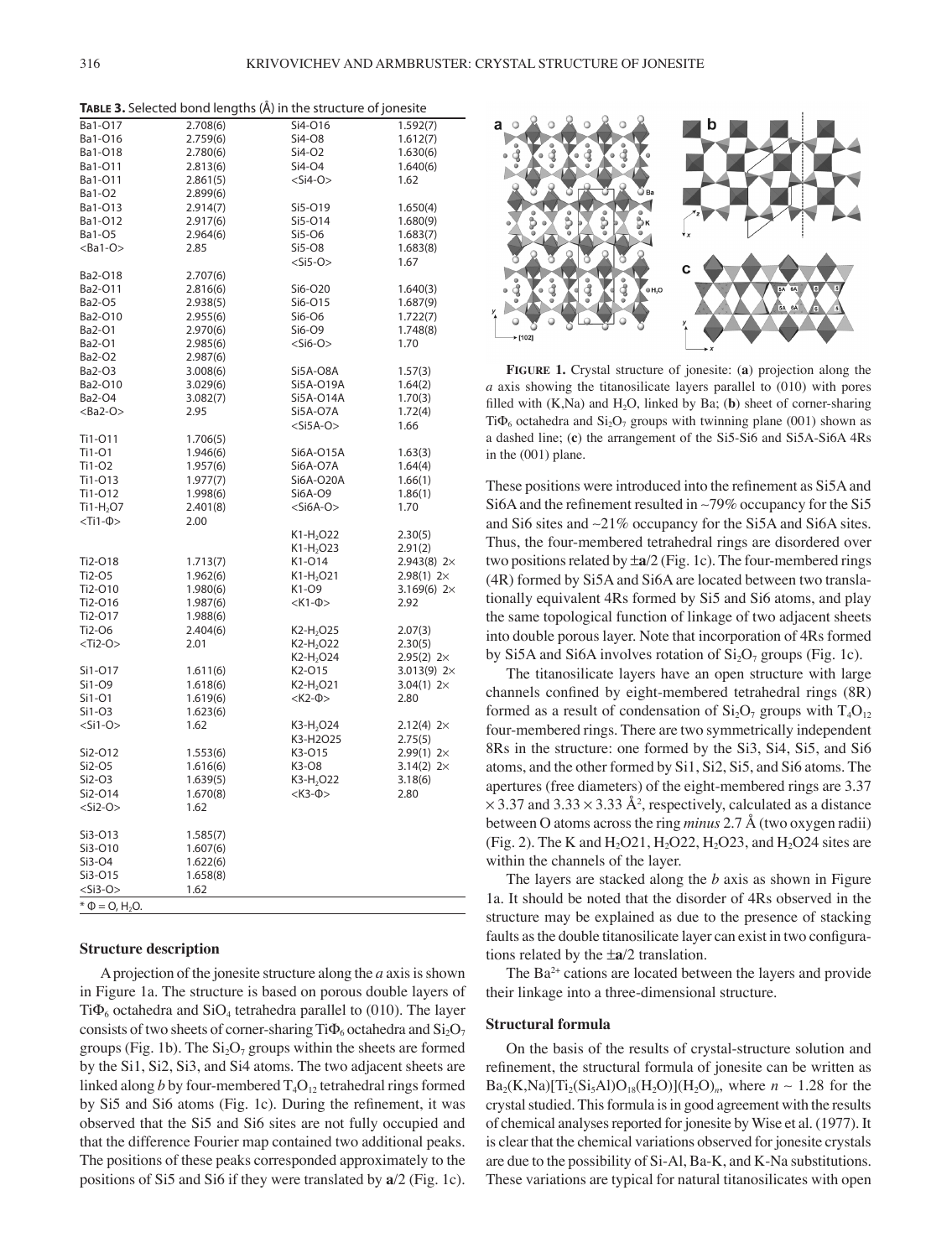

**FIGURE 2.** Two adjacent eight-membered rings of SiO<sub>4</sub> tetrahedra and their free diameters (calculated as the distance between O atoms across the ring minus 2.7 Å.

frameworks and, as a result, several mineral species are usually known for a given structure type [e.g., in labuntsovite-nenadkevichite group of minerals (Chukanov et al. 2002)].

### **DISCUSSION**

#### **Topological structure of titanosilicate sheet**

The topological structure of the titanosilicate layer observed in jonesite can be described using a graphical approach. The Ti octahedra and Si tetrahedra are symbolized by black and white circles, respectively, and their corner linkage is symbolized by a single line. An octahedral-tetrahedral unit is thus associated with a black-and-white graph symbolizing polyhedral connectivity of the unit. For instance, the octahedral-tetrahedral sheet shown in Figure 1b corresponds to a graph depicted in Figure 3a. The graph corresponding to the whole titanosilicate layer in jonesite is shown in Figure 3b. It can be considered as composed of two types of cages shown in Figures 3c and d. Face symbols of these cages are 84664438 and 4232, respectively (Liebau 2003) (a face symbol gives number of vertices in a face with the number of such faces given as a superscript).

The 8<sup>4</sup>6<sup>6</sup>4<sup>4</sup>3<sup>8</sup> cages have eight-membered rings as windows with the effective pore size of  $3.37 \times 3.37$  Å<sup>2</sup> (see above). The adjacent cages link through 8Rs so that a two-dimensional channel system is formed with channels running parallel to [100] and [001].

## **Twinning**

As mentioned above, the crystal of jonesite used in this study was twinned on the (001) plane. The twinning model was introduced into the refinement through the matrix  $[100/010/\overline{10}$ ]. The given monoclinic primitive cell  $[a = 10.618(2), b = 25.918(4), c =$ 8.6945(14) Å  $β = 127.633(3)°$ ] may be transformed into another primitive monoclinic cell with smaller β angle by applying the matrix  $[10\overline{1}/010/\overline{1}01]$ . The resulting cell has  $a' = c' = 8.694$ ,  $b' =$ 25.918 Å, β'= 104.73° (Fig. 4). As *a* = *c* , this monoclinic cell has a pseudo-mirror plane parallel to  $(10\bar{1})$  and this plane becomes a twin composition plane. In this setting, the twinning matrix is [001/010/100], i.e., it corresponds to the interchange of the *a*' and *c*' axes (Fig. 4). The lattice metric symmetry (geometry)



**FIGURE 3.** Graphical representation of the topology of the titanosilicate layer of jonesite, where the open circles represent tetrahedral sites and closed circles, octahedral sites, which are connected with bonds without O atom bridges. (**a**) the topology of the sheet of  $Ti\Phi_6$  octahedra and  $Si<sub>2</sub>O<sub>7</sub>$ groups (Fig. 1b). (**b**) The topology of the double porous layers. (**c**) and (**d**) Two types of cages,  $8^46^64^43^8$  and  $4^23^2$ , respectively.



**FIGURE 4.** Scheme of unit-cell transformations and twinning in the structure of jonesite. Legend: *a* and *c*, single line: monoclinic cell with β angle of 127.6°; *a*' and *c*', dashed line: monoclinic cell with *a*' = *c*' and β angle of 104.7°; *a*'' and *c*'', dashed-and-dot line: pseudo-orthorhombic *B* supercell. Twin composition plane plane is parallel to (001) in the cell with axes *a* and *c* and to  $(10\bar{1})$  in the cell with axes *a*' and *c*'.

of jonesite is orthorhombic and is higher than the symmetry of the structure, which is monoclinic. This feature favors twinning of monoclinic structure that emulates orthorhombic symmetry (dashed-and-dot line in Fig. 4; axes *a*'' and *c*''). This kind of twinning was recently considered by Nespolo and Ferraris (2000) and was called twinning by "metric merohedry."

## **Comparison with related structures**

Jonesite is the first example of a titanosilicate with a structure based on porous double layers. It is closely related to the titano-, niobo-, and zirconosilicate minerals whose structures are based on frameworks of corner-sharing octahedra and tetrahedra. More than 30 topologically different frameworks are known in this family, and their detailed decription and classification will be